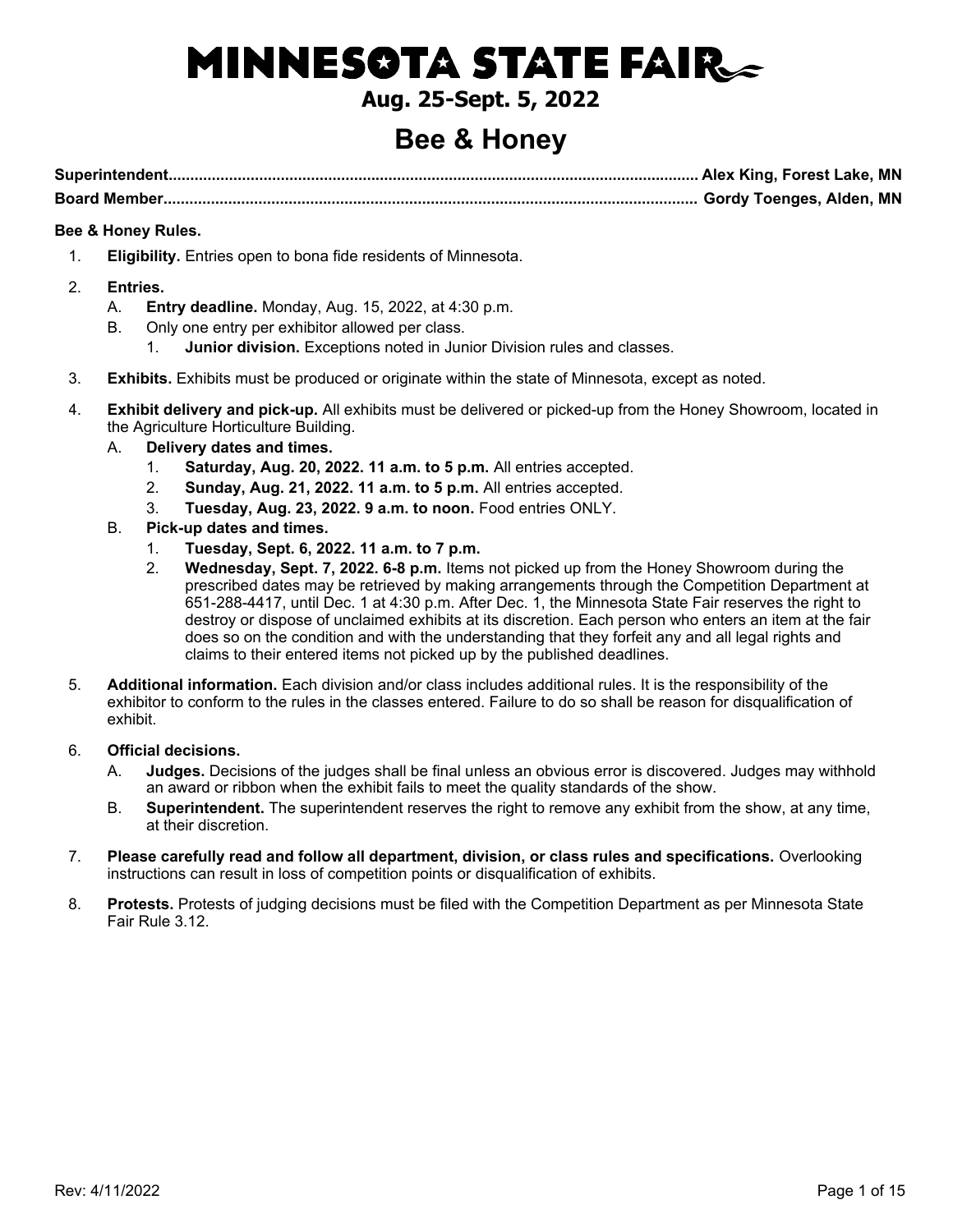## **Division 97: Honey & Apiary Products**

### **Honey & Apiary Products Rules.**

- 1. In addition to division rules, exhibitors and exhibits are bound by the overall Bee and Honey Department Rules. Overlooking instructions can result in loss of competition points or disqualification of exhibits.
- 2. All exhibits in the Honey and Apiary Products division must be the product(s) of the exhibitor, except in the Education display or Themed gift baskets.
- 3. Only one member from any family or household may enter a class.
- 4. **Honey.** All honey exhibited shall be free of labels (except classes 21 and 22).
	- A. **Score criteria.** Based on USDA recommended judging/scoring system.
		- 1. Maximum acceptable moisture content for any liquid honey is 18.6%.
		- 2. Liquid honey with moisture content above 18.6% will be disqualified.
		- 3. No additional points awarded for honey with 16% or less.
- 5. **Educational display.** Exhibitors interested in entering class 21 must contact superintendent Alex King at alexjamesking@gmail.com to reserve space and arrange topic before registering.

### **Judging Criteria - Liquid Honey (classes 1, 2, and 3)**

| Appearance and cleanliness, glass free of defects |    |
|---------------------------------------------------|----|
| Conformity to schedule                            |    |
|                                                   | 10 |
| Accuracy and uniformity of fill                   |    |
|                                                   |    |
|                                                   |    |
| Scaled by percentage                              |    |
|                                                   | 20 |
| Absence of crystals, bubbles                      |    |
|                                                   | 10 |
| Absence of off aroma or flavor                    |    |

### **100**

### **Judging Criteria - Liquid Honey, squeeze bear containers (class 5)**

|                                 | 20 |
|---------------------------------|----|
| Appearance and cleanliness      |    |
|                                 | 10 |
| Quality of packaging            |    |
|                                 | 20 |
| Accuracy and uniformity of fill |    |
|                                 |    |
|                                 |    |
| Scaled by percentage            |    |
|                                 | 10 |
| Absence of off aroma or flavor  |    |
|                                 |    |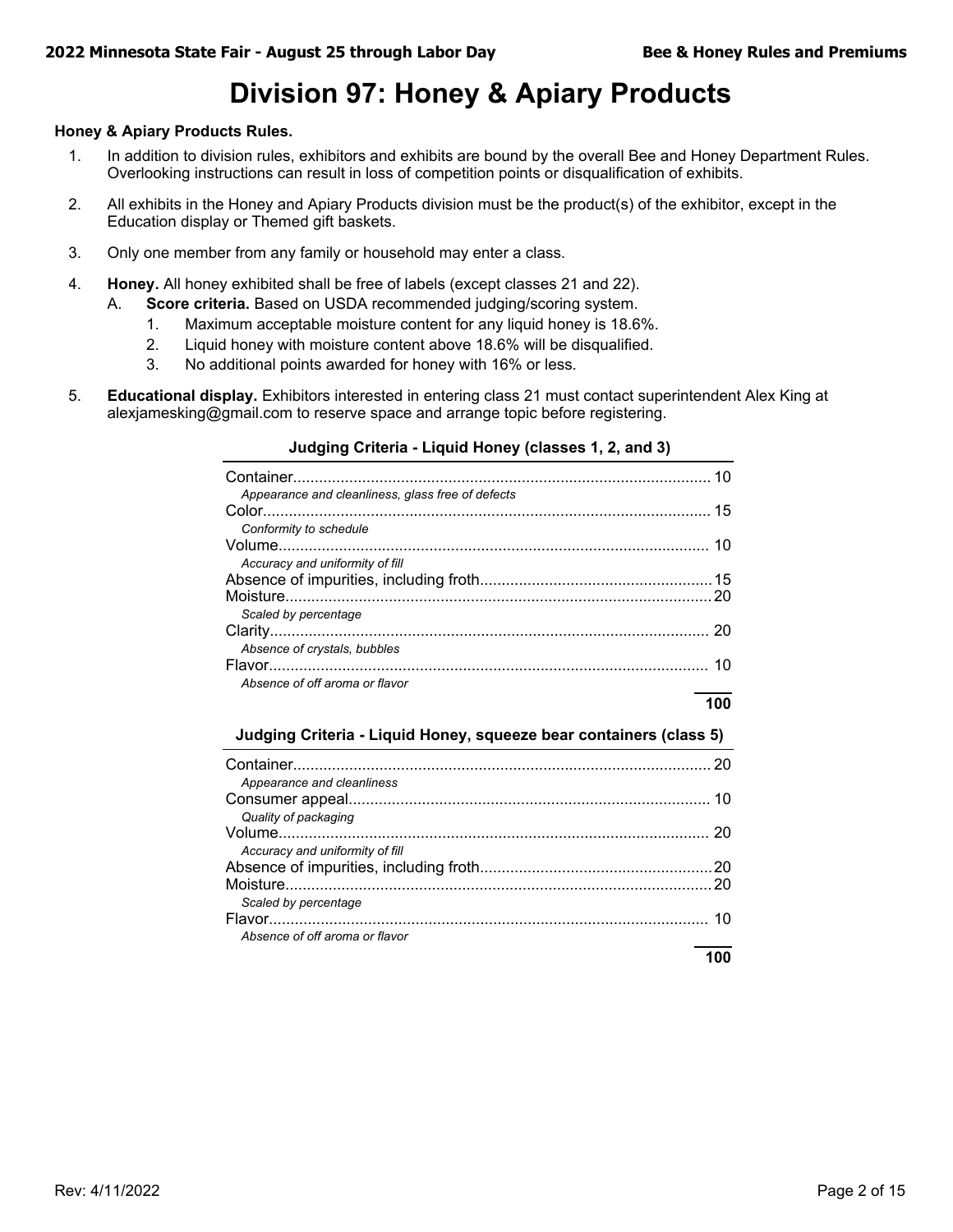| Appearance and cleanliness, glass free of defects |     |
|---------------------------------------------------|-----|
|                                                   |     |
| Quality of packaging                              |     |
|                                                   |     |
| Accuracy and uniformity of fill                   |     |
|                                                   | .20 |
|                                                   |     |
| Scaled by percentage                              |     |
|                                                   | 20  |
| Absence of crystals, bubbles                      |     |
|                                                   | 10  |
| Absence of off aroma or flavor                    |     |
|                                                   |     |

### **Judging Criteria - Liquid Honey, muth jar (class 6)**

### **Judging Criteria - Granulated (Creamed) Honey**

| Cleanliness and consumer appeal |    |
|---------------------------------|----|
|                                 | 10 |
| Uniform and consistent          |    |
|                                 |    |
| Accuracy and uniformity of fill |    |
|                                 | 20 |
| Spreadable but not runny        |    |
|                                 |    |
|                                 |    |
| Fine, smooth granulation        |    |
|                                 | 10 |
| Absence of off aroma or flavor  |    |

### **100**

### **Judging Criteria - Chunk Honey**

| Similarity of entire entry                 |
|--------------------------------------------|
|                                            |
| Cleanliness, neatness of packing and trays |
|                                            |
|                                            |
| Clean, white wax (no broken or open cells) |
|                                            |
| Full, even, uniform cells (no pollen)      |
| 20                                         |
| Color, moisture and flavor                 |
|                                            |

### **Judging Criteria - Comb Section Honey**

| Similarity of entire entry                 |  |
|--------------------------------------------|--|
|                                            |  |
| Clean, neat sections and packages          |  |
|                                            |  |
| Clean, white wax (no broken or open cells) |  |
|                                            |  |
| Full, even, uniform cells (no pollen)      |  |
|                                            |  |
| Color, moisture and flavor                 |  |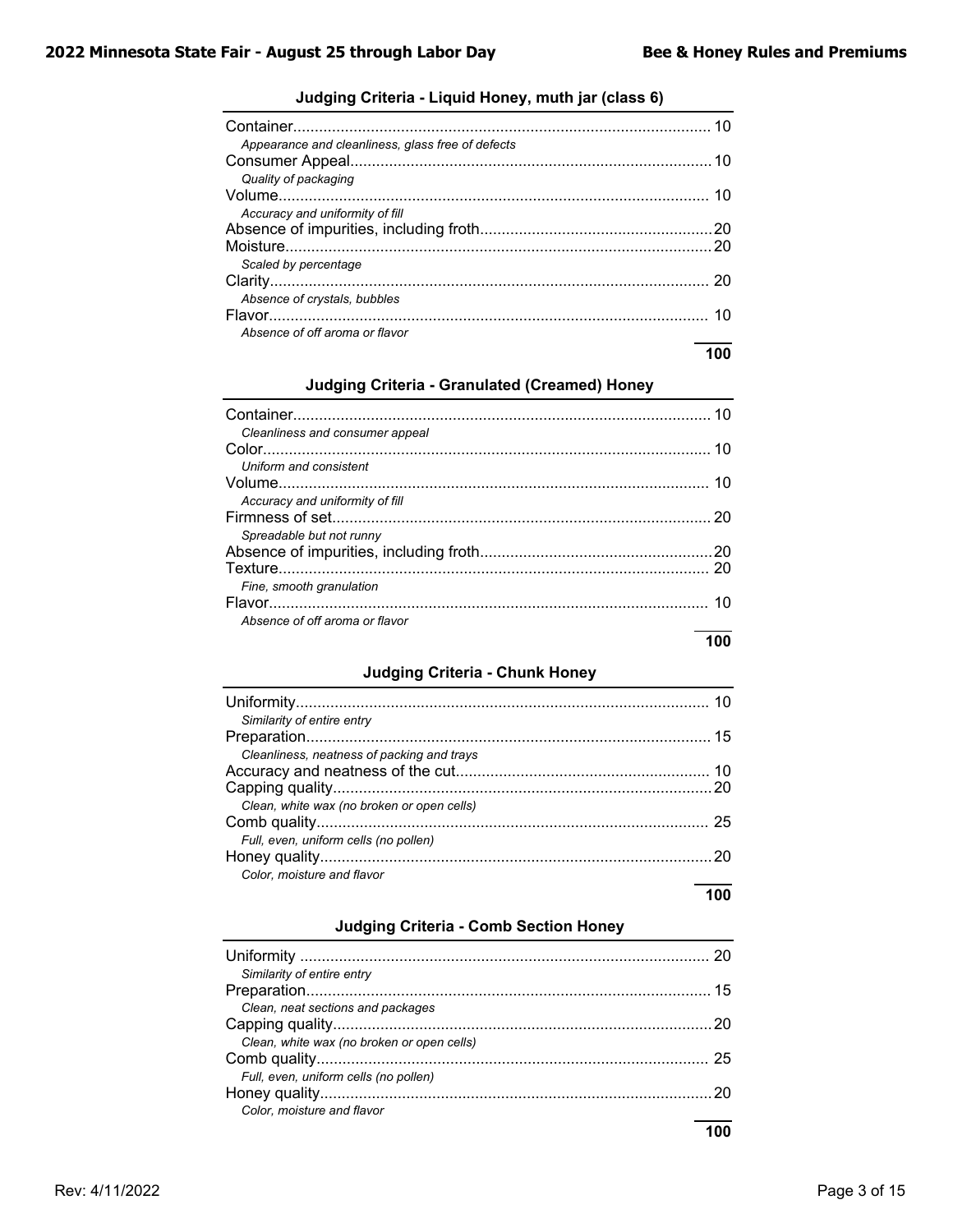### **Judging Criteria - Extracting Frame**

| Clean, neat frame and wrap                 |     |
|--------------------------------------------|-----|
|                                            |     |
| Clean, white wax (no broken or open cells) |     |
|                                            |     |
| Full, even, uniform cells (no pollen)      |     |
|                                            |     |
| Uniform, light color                       |     |
|                                            |     |
|                                            | 100 |

### **Judging Criteria - Educational Display**

| 100 |
|-----|

### **Judging Criteria - Honey Gift Basket**

| Quality and neatness of packing, visibility of items |  |
|------------------------------------------------------|--|
|                                                      |  |
|                                                      |  |
|                                                      |  |
|                                                      |  |

### **Judging Criteria - Natural Beeswax Block**

| Finishing and wrap   |  |
|----------------------|--|
|                      |  |
|                      |  |
|                      |  |
| Free from impurities |  |
|                      |  |
|                      |  |

### **Premiums for Honey & Apiary Products**

- Honey & Apiary Products (unless otherwise listed) *\$25 \$20 \$15 \$8 \$4 \$0* Light Amber & Amber Honey *\$50 \$40 \$30 \$16 \$8 \$0*
- 6 1/4" Extracting frame & Honey gift basket *\$15 \$10 \$8 \$6 \$3* Educational Display *\$100 \$90 \$80 \$70* Sweepstakes Honey & Apiary Products *\$50 \$35 \$20 \$10 \$0*

### **Class Listing for Honey & Apiary Products**

### **Liquid (Extracted) Honey**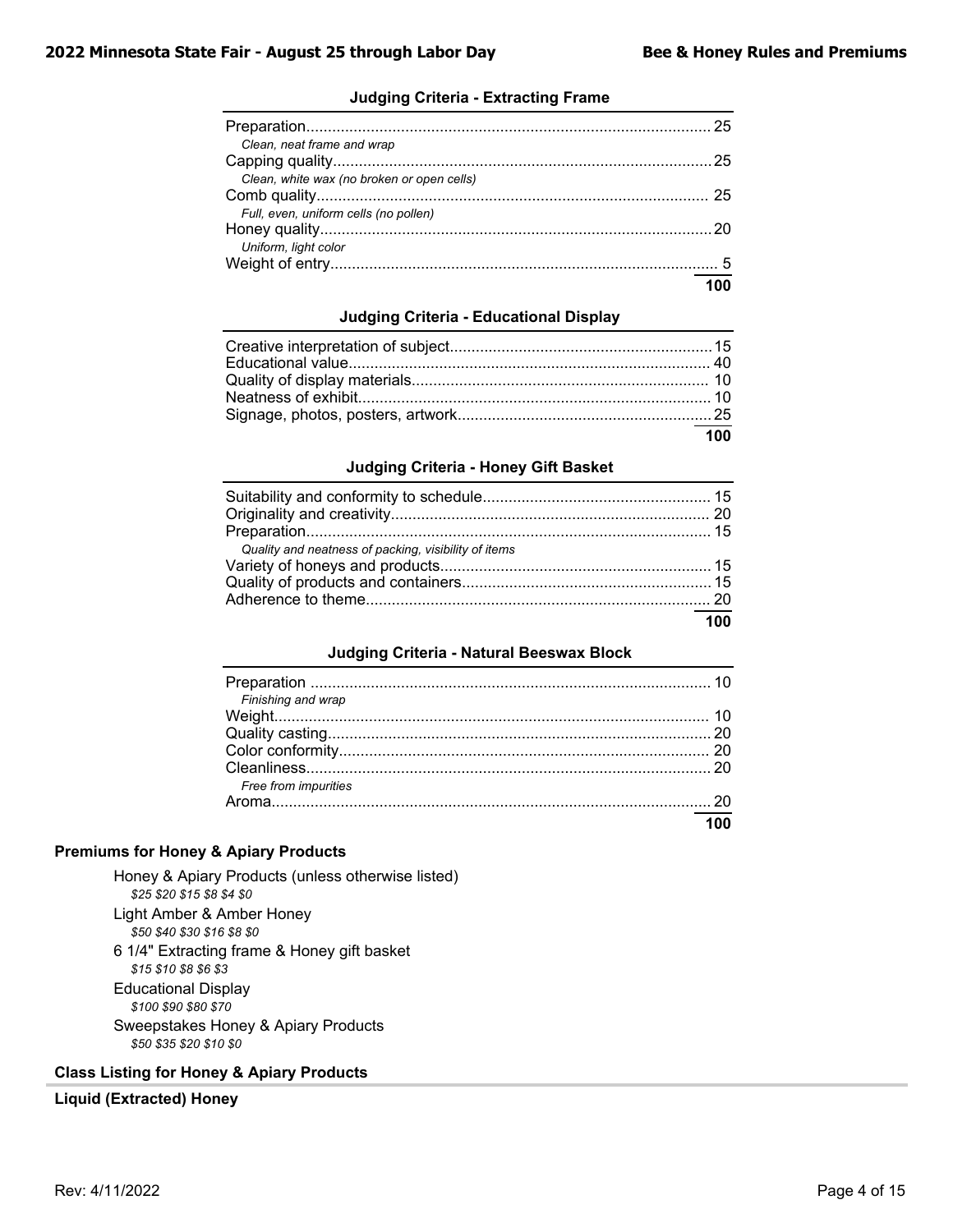1 White honey

*Quality honey with not more than 18.6% moisture. In one-pound glass queenline jars with appropriate metal or plastic lids. Classes are distinguished by color. Exhibits entered in wrong color class will be moved to correct color class without penalty, at the discretion of the superintendent. Submit 12 jars.*

2 Light amber honey

*Quality honey with not more than 18.6% moisture. In one-pound glass queenline jars with appropriate metal or plastic lids. Classes are distinguished by color. Exhibits entered in wrong color class will be moved to correct color class without penalty, at the discretion of the superintendent. Submit 12 jars.*

3 Amber honey

*Quality honey with not more than 18.6% moisture. In one-pound glass queenline jars with appropriate metal or plastic lids. Classes are distinguished by color. Exhibits entered in wrong color class will be moved to correct color class without penalty, at the discretion of the superintendent. Submit 12 jars.*

#### SP4 Nature's Nectar, LLC

*Sponsors premiums for classes 2 and 3 (light amber and amber honey).*

5 12 oz. plastic squeeze bear containers

*Quality honey with not more than 18.6% moisture. Submit 12 containers.*

6 Muth Jar

*Quality honey with not more than 18.6% moisture. In one-pound glass Muth jars with appropriate corks and shrink bands. Submit 12 jars.*

#### **Granulated (Creamed) Honey**

- *Smoothly granulated, spreadable light honey. 12 ounce glass hexagon jars, with appropriate metal or plastic lids. Submit 12 jars.* 9 Creamed honey, natural flavor
- *Smoothly granulated, spreadable light honey; flavor noted on entry tag. 12 ounce glass hexagon jars, with appropriate metal or plastic lids. Submit 12 jars.* 10 Creamed honey, fruit flavored
- *Smoothly granulated, spreadable light honey. 12 ounce glass hexagon jars, with appropriate metal or plastic lids. Submit 12 jars.* 11 Creamed honey, cinnamon flavored

#### **Chunk Honey**

13 Chunk honey

*Neatly cut, white comb packed in white extracted honey. No broken comb. Comb weight approximately 50% of total weight. 12 ounce glass hexagon jars, with appropriate metal or plastic lids. Submit 12 jars.*

#### **Comb Section Honey**

- *Comb sections, each sealed in its own container. Clear plastic case or clamshell. Submit 6 comb sections.* 14 Square comb sections
- *Comb sections, each sealed in its own container. Clear plastic covers with a wrap-around label. No name on label. Submit 6 comb sections.* 15 Round comb sections
- *Outstanding Comb Section Honey. Recipient receives a special ribbon.* SP16 Minnesota Hobby Beekeepers Association Hyser Award

#### **Extracting Frame**

- *White comb and capping only. Frame securely wrapped in plastic wrap. Black foundation permitted. Submit one.* 17 Extracting frame, 9 1/8 inches deep
- *White comb and capping only. Frame securely wrapped in plastic wrap. Submit one.* 18 Extracting frame, medium, 6 1/4 inches

#### **Educational Display**

21 Educational display

*A creative, educational display utilizing photographs, posters, signs, and products to interpret a specific subject. Choose one of the following topics: 1. Bee friendly plantings; 2. Distinguishing honey bees from wasps and hornets; 3. Ways to help honey bees and other pollinators; 4. Roadsides for wildlife; 5. Impact of pesticide-treated plants on pollinators. 6. Other topic pre-arranged with superintendent. Subject must be prearranged with superintendent; contact the superintendent Alex King at alexjamesking@gmail.com to reserve space and arrange topic BEFORE registering. Glass fronted display case, with white background and sides, measuring 36 inches high, 46 inches wide and 36 inches deep.*

#### **Honey Gift Basket**

#### 22 Themed gift basket

*Theme: Hive and Home. Unwrapped basket or unique container with assorted honey and other bee derived products (such as beeswax soaps, candles, home decor, etc.), creatively arranged and suitable as a gift. Value up to \$50. Maximum 14 inches deep (front to back), 16 inches wide and 14 inches high. Honey need not be produced by exhibitor, but must be labeled. Include complete list of items, with item values on the reverse side.*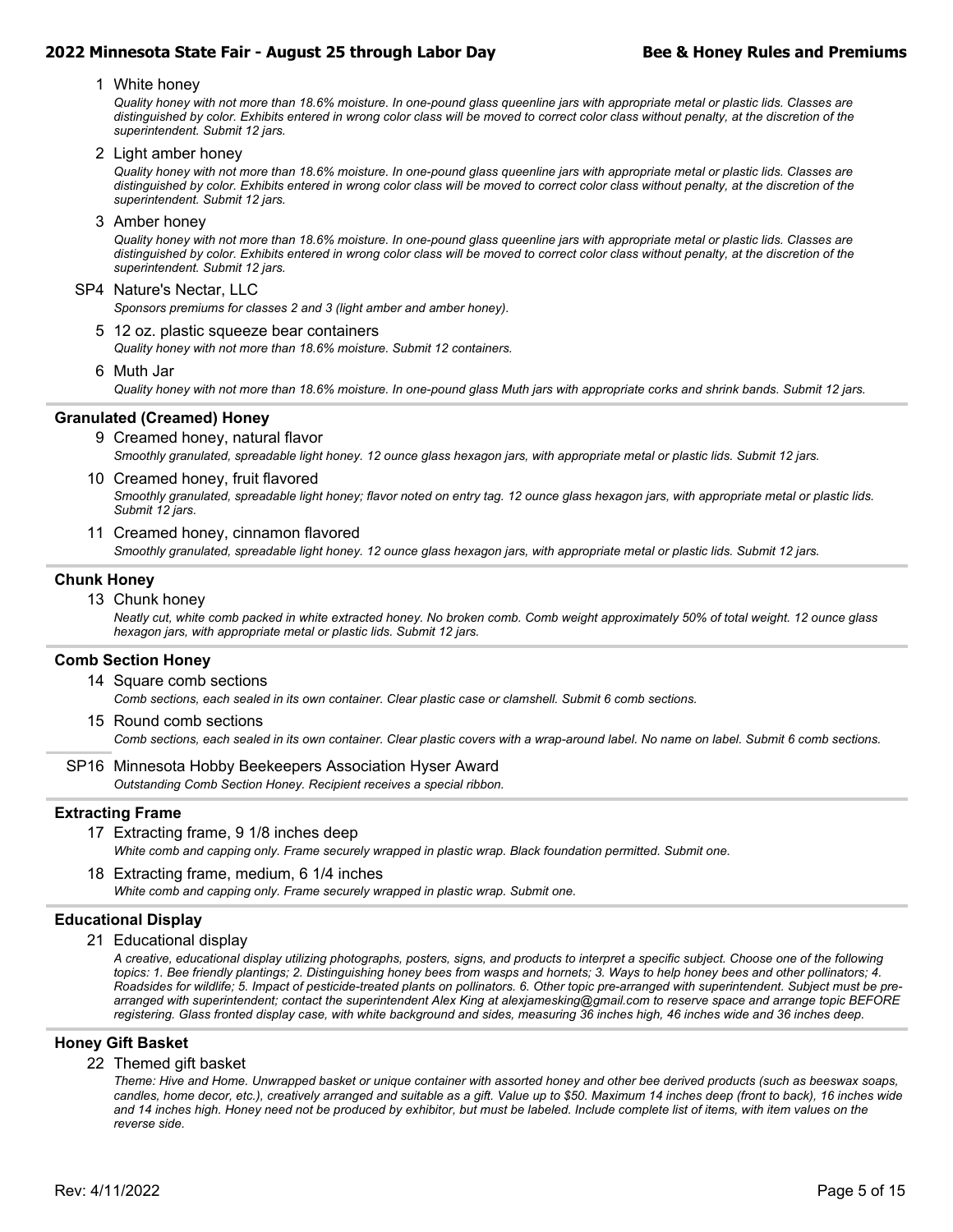#### **Natural Beeswax Block**

- *Clean pure beeswax block, securely sealed in clear plastic wrap. Cast in a one-pound hexagon beeswax mold. Color should be light, butter yellow.* 24 Light natural beeswax block
- *Clean pure beeswax block, securely sealed in clear plastic wrap. Cast in a one-pound hexagon beeswax mold. Color should be rich, caramel beige.* 25 Dark natural beeswax block
- *Sponsors premiums for Honey & Apiary Products except classes 2, 3 and 27.* SP26 Minnesota Honey Producers Association
	- *Awarded to the five highest scoring exhibitors on the following point system: First place 3 points, Second place 2 points, Third place 1 point. In the event of a tie, the original score will determine the winner.* 27 Sweepstakes, Honey & Apiary Products
- *Presented to the Sweepstakes winner of the Honey & Apiary Products division.* SP28 Minnesota Honey Producers Association Sweepstakes Trophy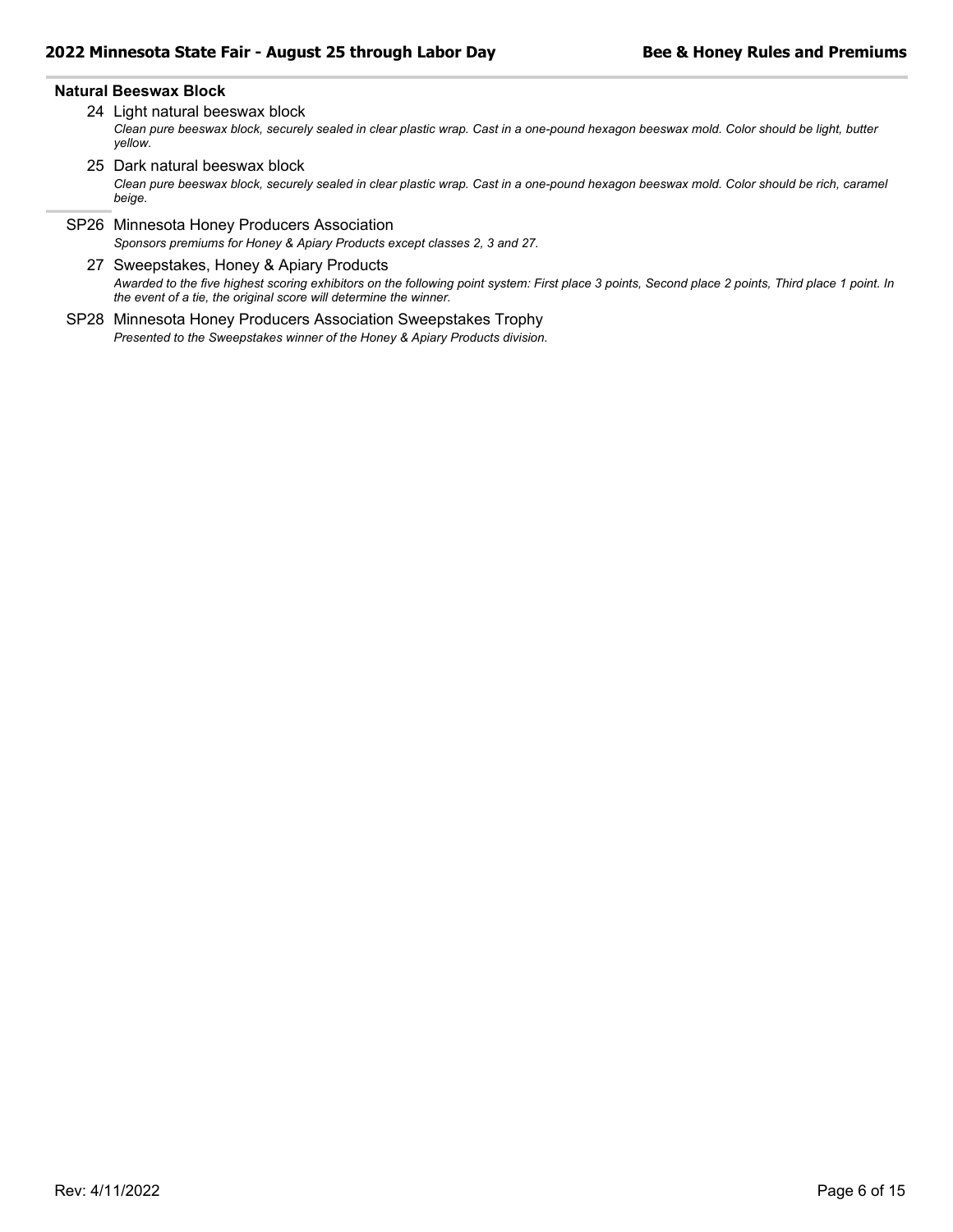## **Division 98: Honey Food Products**

### **Honey Food Products Rules.**

- 1. In addition to division rules, exhibitors and exhibits are bound by the overall Bee and Honey Department Rules. Overlooking instructions can result in loss of competition points or disqualification of exhibits.
- 2. The honey food competition strives to promote the use of honey by offering the public ideas for quality honeysweetened foods, whether longtime family favorites or innovative new creations. Winning recipes are shared with the public so others may enjoy them.
- 3. **Sweeteners.** Honey must be the ONLY sweetening agent in the recipe, except where otherwise specified in class description.
	- A. Ingredients such as fruits, coconut, etc. may contain other sweeteners unless otherwise indicated.
- 4. **Exhibits.** Must be the product of the exhibitor and the "home" kitchen. No mixes.
	- A. **Recipe cards.** Each exhibit must be accompanied by one copy of the recipe (typed or hand written), on a 4 x 6 inch card. Check recipe cards carefully; obvious errors may disqualify the exhibit.
		- 1. Recipe cards become property of the Bee and Honey Show; winning recipes may be made available to the public.
		- 2. Processing time/method noted, if applicable.
		- 3. Include yield amounts.
		- 4. If, in the opinion of the judges, the recipe is incorrect or not a true representation of the food product, the exhibit may be disqualified.
	- B. **Conformity.** Scoring includes 10 points for conformity. To earn full points, exhibit must have:
		- 1. Recipe card securely attached to exhibit.
			- a. Exhibitor number and class number included on the recipe card; do NOT include your name.
			- b. All sweeteners (honey, sugar, etc.) highlighted on recipe card.
		- 2. Conformity to all other rules and instructions for honey food products, especially regarding food preparation and containers. Please read all instructions carefully.
- 5. **Baked goods.** Baked goods should be brought on a paper plate or other disposable container; enclose in a plastic bag.
	- A. Avoid glass or china as management cannot be responsible for returning dishes or containers.
	- B. Baked goods will be discarded at the close of the fair; with ribbons being sent to exhibitor.
- 6. **Canned goods.** Jars should be colorless and smooth-sided; standard proportions and re-sealable lids.
	- A. No Ball® Elite jars.
	- B. No jars sealed with wax.
	- C. Points may be deducted for non-standard jars.
	- D. Exhibitor number and class number should be written on the lid in permanent marker.
	- E. **Important.** Two jars of the same product must be brought in for processed food classes. One jar will be opened and judged, the other will be placed on display. Include exhibitor number, class number and processing time and method on jars or attached via sticker label. Individual classes will note number of jars required.
	- F. Canning method must be specified on recipe card.
- 7. **Food safety.** All food processing must conform to current USDA methods, outlined in the USDA Complete Guide to Home Canning (nchfp.uga.edu).
	- A. Low acid and tomato products must be processed in a pressure canner.
	- B. Fruits, preserves, and pickles must be processed in a boiling water bath canner.
	- C. No open kettle, oven or steam canner processing.
	- D. Salad dressings, dips, meat sauces, butters, spreads, or any exhibit with egg custard or pudding must be refrigerated or kept on ice until delivered to Bee and Honey Department.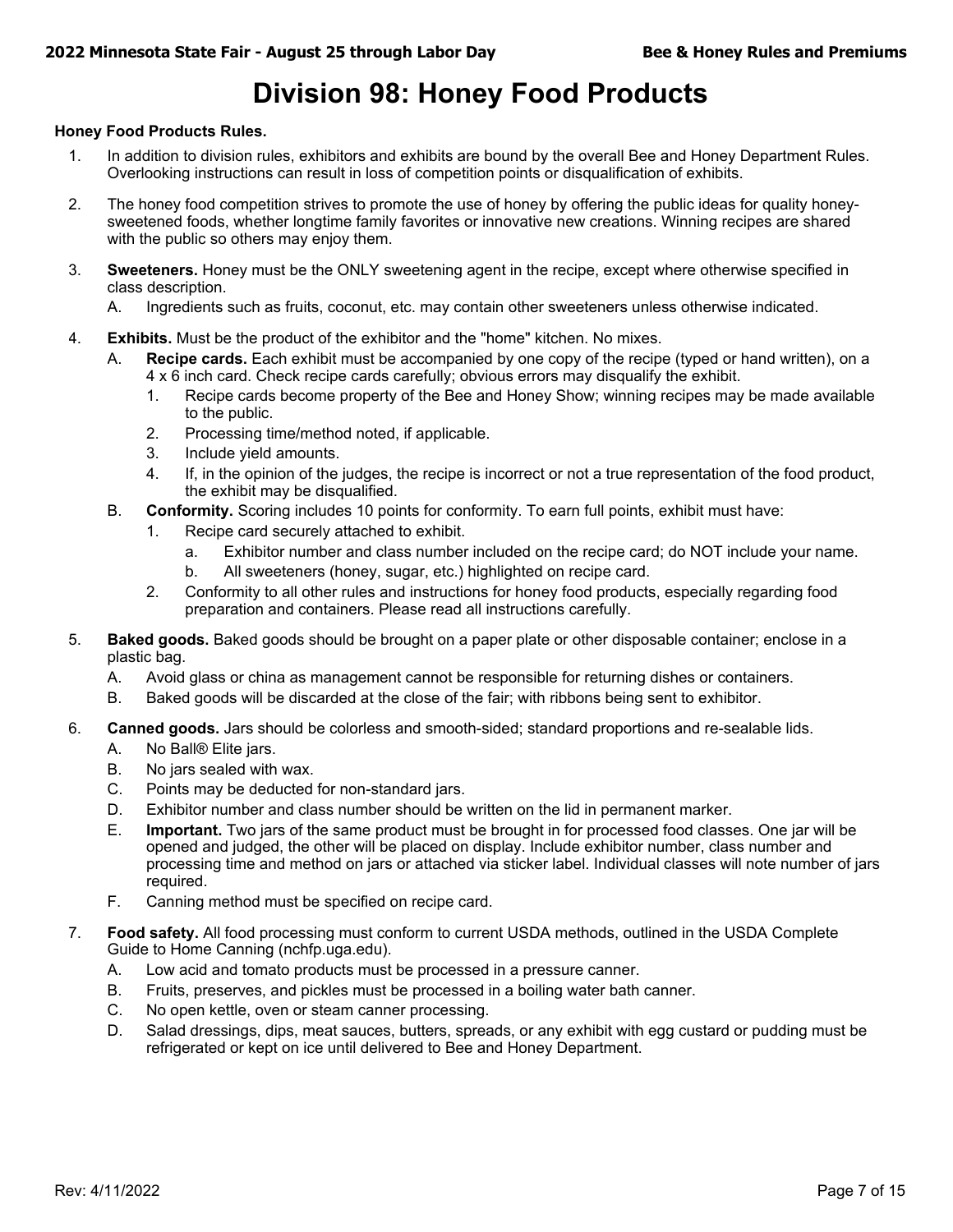### **Judging Criteria - Breads, Muffins, Cakes, Cookies & Pastries**

|                     | $\overline{100}$ |
|---------------------|------------------|
|                     |                  |
|                     |                  |
|                     |                  |
| Internal appearance |                  |
|                     |                  |
| External appearance |                  |
|                     |                  |

### **Judging Criteria - Treats & Granola**

| Variety, proportion |                  |
|---------------------|------------------|
|                     |                  |
|                     | $\overline{100}$ |

#### **Judging Criteria - Beverages**

| $\overline{100}$ |
|------------------|

### **Judging Criteria - Butters & Spreads, Fruits & Pickled Vegetables, Salad Dressings or Dips, Meat Sauces**

#### **Premiums for Honey Food Products**

Honey Food Products (unless otherwise listed) *\$10 \$6 \$4 \$2 \$0* Honey Breads, Cakes & Pastries *\$15 \$12 \$10 \$5 \$0* Minnesota Hobby Beekeepers Award

*\$25 \$20 \$15 \$8 \$4 \$0* Sweepstakes Honey Food Products *\$50 \$30 \$20 \$0*

### **Class Listing for Honey Food Products**

### **Honey Yeast Breads**

31 White

*Yeast bread. Sweetener 100% honey. No whole grains. Baked in one pound loaf pan, approximately 4 x 8 x 3 inch. No frosting.*

34 Cinnamon raisin

*Yeast bread. Sweetener 100% honey. Baked in one pound loaf pan, approximately 4 x 8 x 3 inch. No frosting.*

35 Challah

*Yeast bread. Sweetener 100% honey. Free form. No frosting.*

36 Rye

*Yeast bread. Sweetener 100% honey. Minimum 50% rye flour. Free form, round or oval.*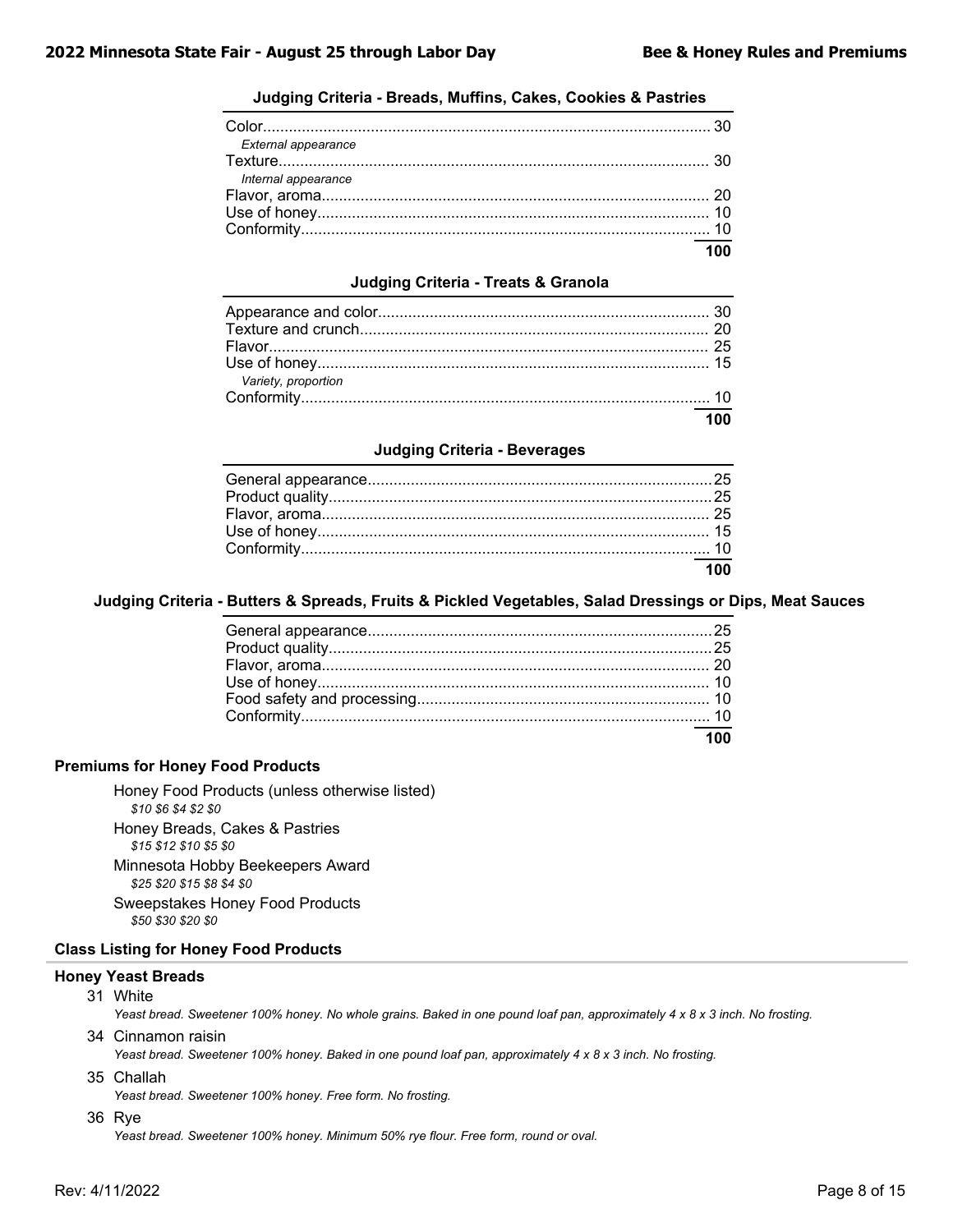- *Yeast bread. Sweetener 100% honey. Baked in one pound loaf pan, approximately 4 x 8 x 3 inch.* 37 Multi-grain
- *Yeast bread. Sweetener 100% honey. Submit three rolls.* 39 Dinner rolls
- *Yeast bread. Sweetener 100% honey. No frosting. Submit three rolls.* 40 Sweet rolls

### **Honey Quick Breads**

- *Up to 50% other sweetener. Baked without paper liners. Submit five muffins.* 41 Fruit muffins
- 42 Oatmeal muffins

*Up to 50% other sweetener. Baked without paper liners. Submit five muffins.*

43 Scones

*Sweetener 100% honey. Submit five scones.*

44 Banana bread

*Up to 50% other sweetener. Whole loaf no smaller than 3 1/2 x 7 x 2 inches.*

45 Gluten free muffins

*Sweetener 100% honey. Baked without paper liners. All ingredients must be certified gluten free, including leavening and flavor ingredients. Purchased flour blends are acceptable. No commercial bread mixes. Submit five muffins.*

### **Unfrosted Honey Cakes**

### 47 Carrot cake

*Up to 50% other sweetener. 8 or 9 inch round. No frosting.*

*Up to 50% other sweetener. Baked in a 10 inch tube pan. No frosting.* 48 Chiffon or sponge cake

### **MN Hobby Beekeepers Award**

49 Hot Honey

*May only use honey as sweetener. Clear, half-pint canning jars with re-sealable lid. Submit one jar.*

*Sponsors premiums for class 49.* SP50 Minnesota Hobby Beekeepers Association Honey Special

### **Honey Cookies**

- *Up to 50% other sweetener. Submit six cookies.* 51 Peanut butter cookies
- *Up to 50% other sweetener. Submit six cookies.* 52 Thumbprint cookies
- *Up to 50% other sweetener. Submit six bars.* 53 Fruit bars

### **Honey Pastries**

55 Apple pie

*Up to 50% other sweetener. No raisins or nuts. Crumb or pastry top. 9 inch disposable aluminum pan.*

*Up to 50% other sweetener. Berry, peach or rhubarb only. 9 inch disposable aluminum pan.* 56 Double crust fruit pie

### 57 Pecan pie

*Up to 50% other sweetener. 9 inch disposable aluminum pan. Refrigerated.*

58 Baked cheese cake

*Up to 50% other sweetener. No topping. 8 1/2-9 inches in diameter. Refrigerated.*

59 Baklava

*Up to 50% other sweetener. Approximately 2 x 2 inches. Submit three baklava.*

### **Honey Treats & Granola**

### 61 Snack mix

*At least one-third honey as sweetener. Clear, one-pint canning jar, with re-sealable lid. Submit one jar.*

### 62 Energy or granola bar

*At least one-third honey as sweetener. On paper plate. Enclose in plastic bag. Submit three bars.*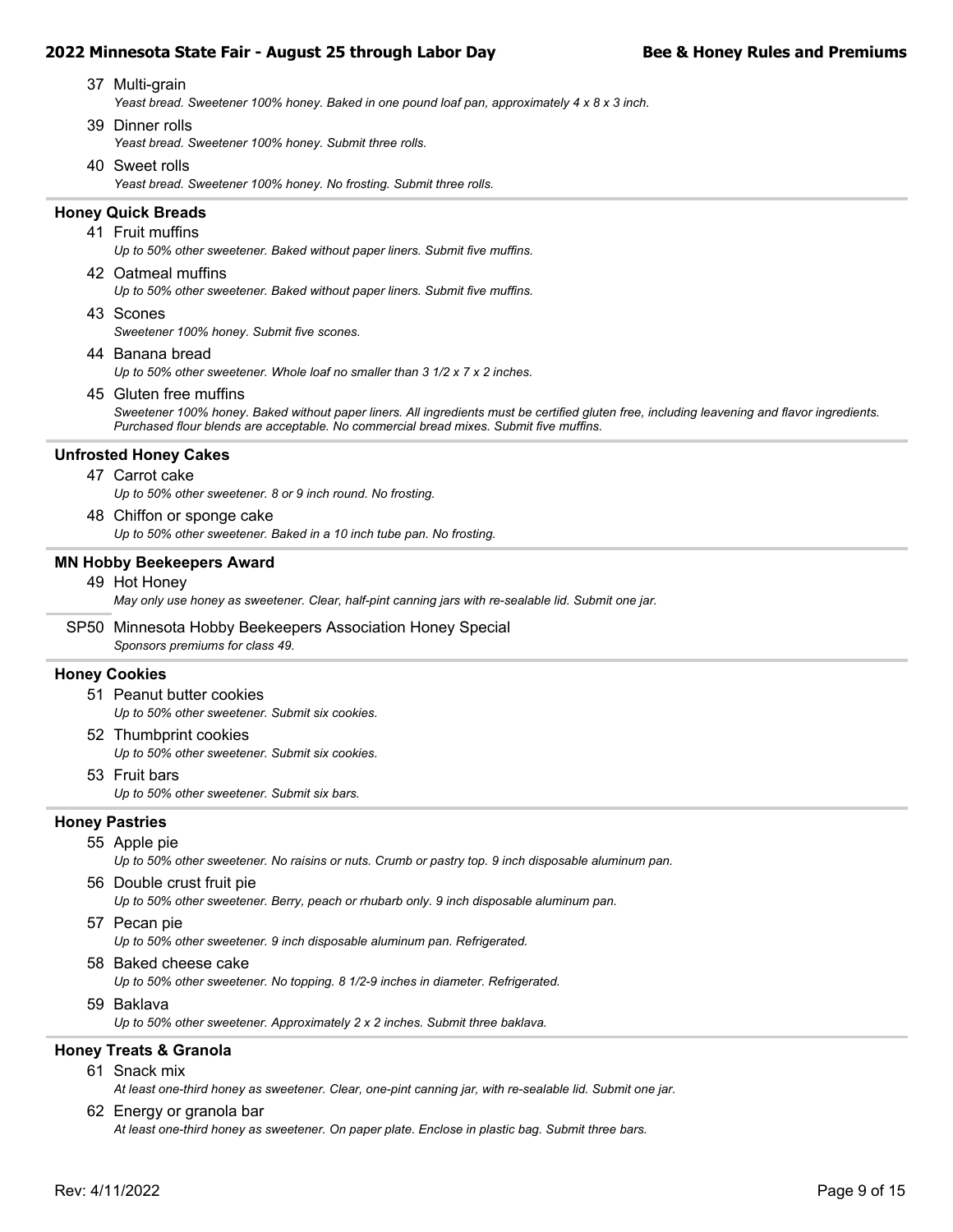- *At least one-third honey as sweetener. Clear, one-pint canning jar, with re-sealable lid. Submit one jar.* 63 Honey caramel popcorn
- 64 Honey baked nuts
	- *At least one-third honey as sweetener. Clear half-pint canning jar, with re-sealable lid. Submit one jar.*
- 65 Honey granola

*At least one-third honey as sweetener. Nuts, fruits, and spices allowed; no flavored chips. Clear one-pint canning jar, with re-sealable lid. Submit one jar.*

#### **Honey Beverages**

#### 67 Honey lemonade

*Sweetened with 100% honey. Fruit or herbs may be added. Clear, one-pint canning jars, with re-sealable lids. Submit two jars; one for judging, the other for display.*

### **Honey Butters & Spreads**

68 Flavored honey butter

*With dairy butter. Processed or refrigerated. Clear, half-pint canning jar, with re-sealable lid. Submit one jar.*

*Must be processed according to current USDA methods. Clear, half-pint canning jars, with re-sealable lids. Submit two jars.* 69 Fruit preserve or jam, processed

### **Honey Fruits & Pickled Vegetables**

- *Must be processed according to current USDA methods. Clear, one-pint canning jars, with re-sealable lids. Submit two jars.* 73 Peaches, plain or spiced
- *No pre-packaged or one-step relish or pickle mixes. Must be processed according to current USDA methods. Clear, one-pint canning jars, with re-sealable lids. Submit two jars.* 74 Any pickled vegetable or fruit relish
- *Must be processed according to current USDA methods. Clear, one-pint canning jars, with re-sealable lids. Submit two jars.* 75 Any other canned fruit

### **Honey Salad Dressings or Dips**

- *Must be processed according to current USDA methods. Oil must be refrigerated. Clear, half-pint canning jars, with re-sealable lid. Submit one jar.* 77 Russian or French style dressing
- *Must be processed according to current USDA methods. Clear, half-pint canning jars, with re-sealable lids. Submit two jars.* 78 Tomato salsa, canned
- *Must NOT be canned. Clear, half-pint canning jars, with re-sealable lid. Submit one jar.* 79 Fresh fruit or veggie salsa
- 80 Vinaigrette

*Must be processed according to current USDA methods. Oil must be refrigerated. Clear, half-pint canning jars, with re-sealable lid. Submit one jar.*

### **Honey Meat Sauces**

81 Barbecue sauce

*Made from scratch; no meat. Must be processed according to current USDA methods. Clear, half-pint canning jars, with re-sealable lids. Submit two jars.*

### 82 Mustard sauce

*No meat. Must be processed according to current USDA methods. Clear, half-pint canning jars, with re-sealable lid. Submit one jar.*

- *Sponsors premiums for Honey Food Products except for class 49 and Sweepstakes class 84.* SP83 Minnesota Honey Producers Association
- *Awards will be made, by the decisions of the judges, for the most outstanding products or exhibits in the Honey Food Products Division.* 84 Sweepstakes, Honey Food Products
- *Presented to the Sweepstakes winner of the Honey Food Products division.* SP85 Minnesota Honey Producers Association Trophy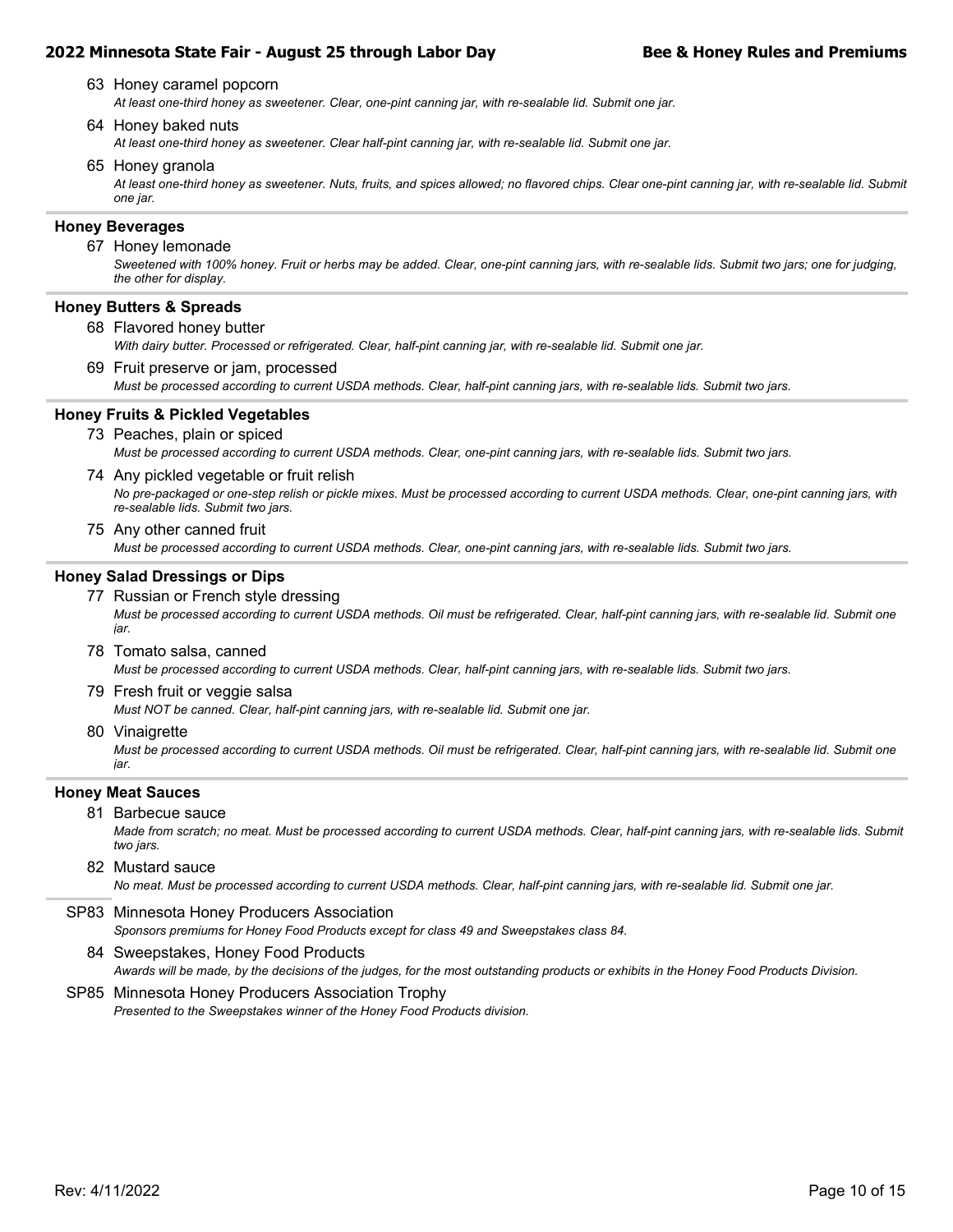## **Division 99: Creative Apicultural Artwork**

### **Creative Apicultural Artwork Rules.**

1. In addition to these division rules, exhibitors and exhibits are bound by the overall Bee and Honey Department Rules. Overlooking instructions can result in loss of competition points or disqualification of exhibits.

### 2. **Exhibits.**

- A. All wax exhibits must be 100% beeswax.
- B. Must be the work of the exhibitor.
- C. Exhibit tags must be securely attached to items.
- D. Must be completed within the past two years.
- E. **Decorated eggs.** Exhibitor must deliver eggs in a protective carrying case (to prevent damage). Case will be returned on pick up day with eggs.
- F. The superintendent reserves the right to move items from one class to another if the exhibit is deemed to be entered in the wrong class.
- 3. **Beeswax Candles.** Candle holders provided by Bee & Honey Department.

### 4. **Creative Bee Artwork and Photography.**

- A. All exhibits to have a honey or bee design or motif.
- B. **Framed and matted works.** Must be ready to hang. Framed works must have a wire hanger; no sawtooth hangers. Matted works should have a hook or clip installed for hanging.
- C. **Photography.** Every effort will be made to display all exhibits; however the superintendent reserves the right to limit exhibits displayed due to space limitations.
	- 1. Please double check the identity of your subject; photos of bumble bees, native bees, and other lookalikes will be disqualified.

| Beauty and color |  |
|------------------|--|
|                  |  |
|                  |  |
|                  |  |
|                  |  |
|                  |  |
|                  |  |
|                  |  |
|                  |  |

### **Judging Criteria - Beeswax Carvings & Castings**

### **Judging Criteria - Pure Beeswax Products**

### **Judging Criteria - Photography**

| Lighting, color, focus |                  |
|------------------------|------------------|
|                        |                  |
|                        |                  |
|                        |                  |
| Frame, mat             |                  |
|                        |                  |
|                        | $\overline{100}$ |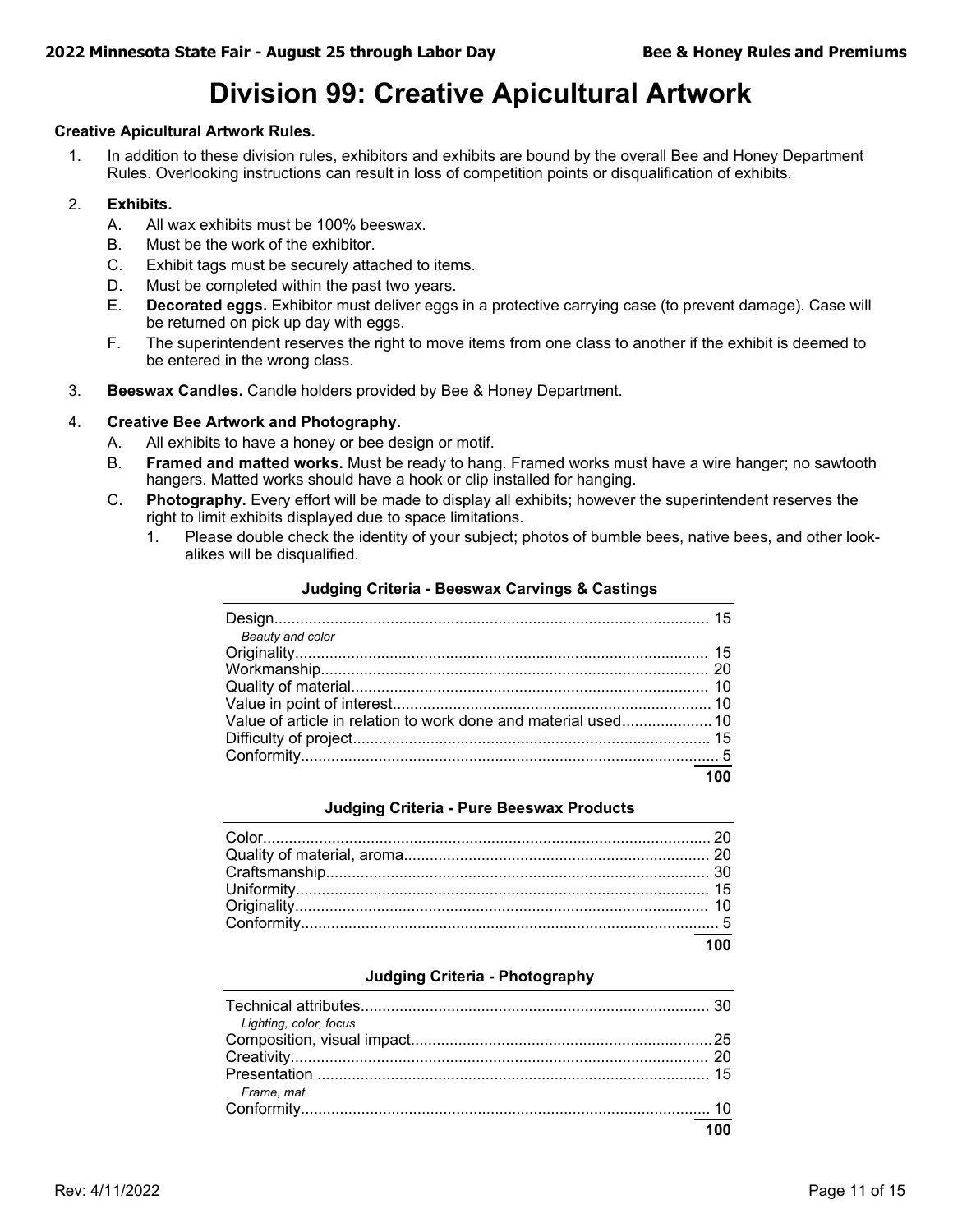### **Judging Criteria - Creative Bee Artwork**

### **Judging Criteria - Collections**

### **Premiums for Creative Apicultural Artwork**

Beeswax Carvings & Castings (unless otherwise listed) *\$15 \$12 \$10 \$5 \$0* Carved Beeswax Forms (class 85) *\$30 \$20 \$15 \$0* Sweepstakes Pure Beeswax Product *\$20*

Pure Beeswax Products, Creative Bee Artwork & Photography, Collections (unless otherwise indicated) *\$10 \$6 \$4 \$2 \$0*

Large Format Photograph (class 104)

*\$15 \$12 \$10 \$5 \$0*

Sweepstakes; Creative Bee Artwork & Photography

*\$20*

### **Class Listing for Creative Apicultural Artwork**

#### **Beeswax Carvings & Castings**

*To contain maximum of 15 pounds of beeswax. Must be 100% beeswax.* 86 Exhibit of molded beeswax art forms

- *No dipped items. To contain minimum of one-fourth (1/4) pound of beeswax.* 87 Exhibit of carved, handcrafted beeswax form(s)
- *Using beeswax process. Three decorated eggs. Provide holder(s).* 88 Decorated eggs, advanced/semi-professional
- *Using beeswax process. One decorated egg. Provide holder.* 89 Decorated egg, beginner
- 90 Batik
- 91 Any other beeswax craft

#### **Pure Beeswax Products**

- *Natural wax, continuous wick, one pair.* 92 Dipped tapers, height 10-12 inches
- *Natural wax, plain or decorated, continuous wick, one pair* 93 Dipped tapers, height 7-8 inches
- *Natural wax, one pair* 94 Molded candles, height 10-12 inches
- *One candle or set of candles.* 95 Molded pillar or other shape candle
- 96 Rolled candle, pillar or other shape
- *Label bottom of jar with exhibitor number.* 97 Beeswax cosmetics, lip balm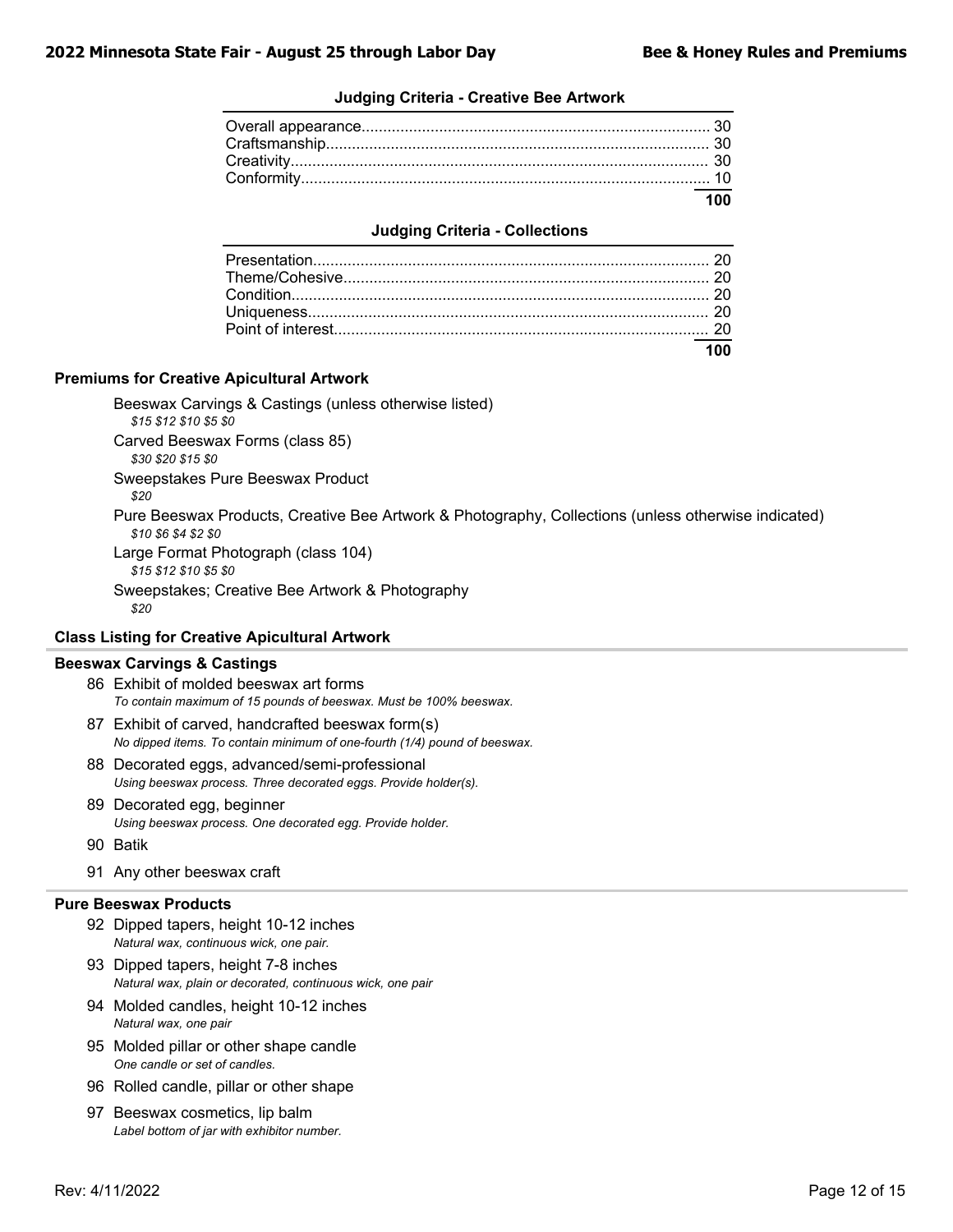- *Label bottom of jar with exhibitor number. Two oz. cosmetic jar or bottle.* 98 Beeswax cosmetics, moisturizer
- *Label bottom of jar with exhibitor number. List ingredients.* 99 Beeswax cosmetics, any other cosmetic
- 100 Sweepstakes Pure Beeswax Product
- *Presented to the Sweepstakes winner of Pure Beeswax Products division.* SP101 Minnesota Honey Producers Association Trophy

### **Creative Bee Artwork & Photography**

- *Taken by exhibitor, matted or framed, maximum 16 inches width or height (including frame or mat).* 102 Photograph of honey
- *Taken by exhibitor, matted or framed, maximum 13 inches width or height (including frame or mat). Please verify the identity of bee subject; photos of bumble bees, native bees, and/or other look-alikes will result in disqualification.* 103 Photograph of honey bee(s)
- *Taken by exhibitor, matted or framed, maximum 16 inches width or height (including frame or mat).* 104 Photograph of beekeeping
- *Taken by exhibitor, matted or framed, 16 inches or more width or height (including frame or mat). Please verify the identity of bee subject; photos of bumble bees, native bees, and/or other look-alikes will result in disqualification.* 105 Photograph of honey bee(s) or beekeeping, large format
- 106 Honey pot or pottery with honey bee motif
- 107 Painting or drawing
- 108 Quilt or quilted wallhanging
- 109 Wearable
- 110 Counted cross stitch
- 111 Crocheted item
- 112 Any craft artwork; stenciling, drawing, etc.
- *Awards will be made, by the decisions of the judges, for the most outstanding products or exhibits in the Creative Bee Artwork Division.* 113 Sweepstakes Creative Bee Artwork
- *Presented to the Sweepstakes winner Creative Bee Artwork division.* SP114 Minnesota Honey Producers Association Trophy

### **Collections**

*Three to five items. A collection may only be entered into competition two years.* 115 Collection of honey pots or other bee and honey related collectibles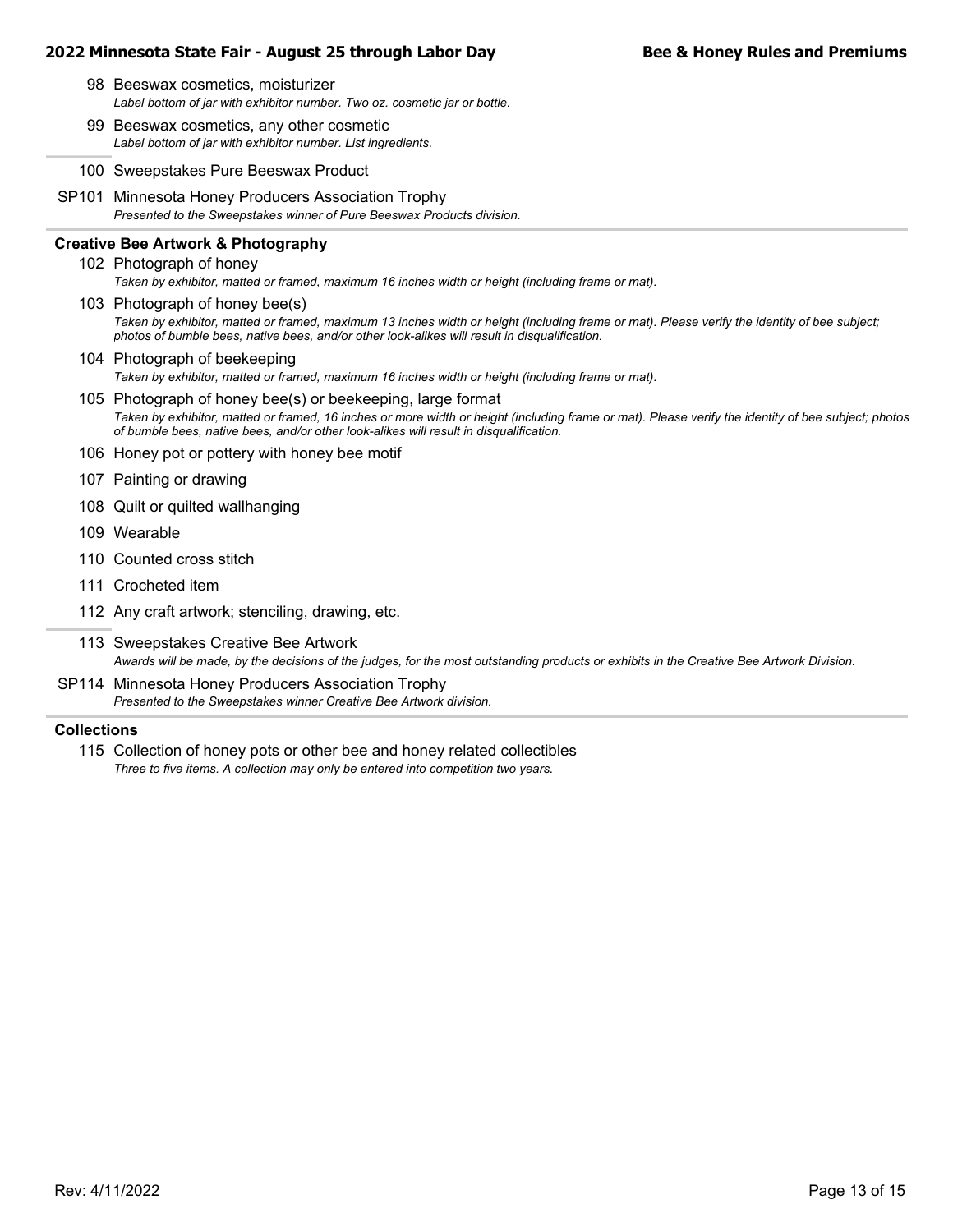## **Division 100: Junior Division**

### **Junior Division Rules.**

- 1. In addition to division rules, exhibitors and exhibits are bound by the overall Bee and Honey Department Rules. Overlooking instructions can result in loss of competition points or disqualification of exhibits.
	- A. Exceptions noted below, or in class descriptions.
- 2. **Exhibitor eligibility.** Open to exhibitors aged 10 to 15 years; except where noted below.
	- A. **Class 135.** Open to exhibitors aged nine years and younger.
	- B. **Class 136.** Open to exhibitors aged 10 to 13 years.
	- C. **Class 137.** Open to exhibitors aged 14 to 16 years.
	- D. More than one child from a family may enter the same class(es) in this division.
- 3. **Exhibits.** Exhibits must be the work of the exhibitor.
- 4. **Judging Criteria** Same as for the corresponding classes in the previous divisions.

#### **Premiums for Junior Division**

Junior Division (unless otherwise listed) *\$10 \$6 \$4 \$2 \$0* Sweepstakes Juniors *\$20 \$0*

### **Class Listing for Junior Division**

### **Quality Honey**

120 Liquid honey

*One-pound queenline jars. Submit six.*

### **Quality Honey**

- 121 Honey frame
	- *Wrapped in plastic. Submit one.*

#### **Honey Breads & Muffins**

122 White loaf

*Yeast bread. No whole grains. Sweetener 100% honey. Include recipe.*

- *Yeast bread. Sweetener 100% honey. Include recipe.* 123 Whole wheat loaf
- 124 Dinner rolls

*Any shape. Sweetener 100% honey. Submit four rolls. Include recipe.*

- 125 Muffins
	- *Exhibitor's choice. Sweetener 100% honey. Submit four muffins. Include recipe.*

### **Honey Sweets**

- *At least one-third honey as sweetener. Submit six cookies. Include recipe.* 126 Oatmeal cookies
- 127 Caramel corn

*At least one-third honey as sweetener. Clear, one-pint jar, with re-sealable lid. Include recipe.*

128 Yellow or spice cake

*At least one-third honey as sweetener. One-layer, may be iced or trimmed. Include recipe.*

130 Granola

*At least one-third honey as sweetener. Clear, one-pint jar, with re-sealable lid. Include recipe.*

#### **Beeswax Candles**

- *Light or dark wax, continuous wick. One pair.* 131 Dipped candles, height 8 inches
- *Any size. Single candle or set.* 132 Molded candle, decorative shape